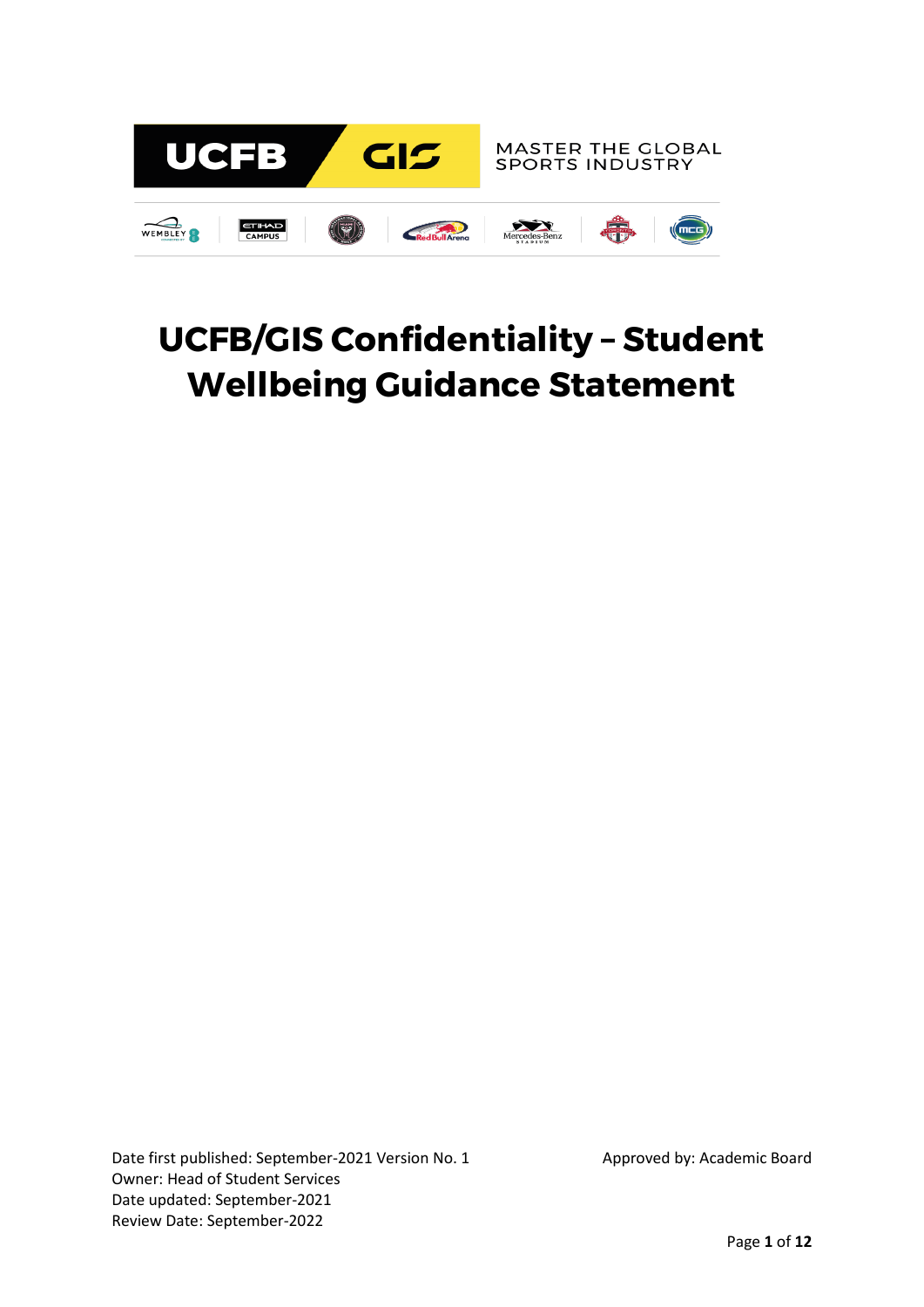#### **Student Version**

| <b>Principles</b>                  |  |  |
|------------------------------------|--|--|
| Record Keeping                     |  |  |
| Counselling Practice - Supervision |  |  |

## **Staff Version**

| Introduction                                                    | 5  |
|-----------------------------------------------------------------|----|
| <b>General Principles - Requirement for confidentiality</b>     | 5  |
| <b>Seeking Consent</b>                                          | 6  |
| <b>Wellbeing Discussions</b>                                    | 7  |
| Request from a third party including family members             | 7  |
| Contact by UCFB/GIS with a third party including family members | 8  |
| Requests from the Police                                        | 8  |
| Students on courses accredited by professional bodies           | 8  |
| Behavioural and emotional concerns                              | 9  |
| Discipline and ill health                                       | 9  |
| Professional and operational obligations                        | 9  |
| Under 18s                                                       | 10 |
| Complaints                                                      | 10 |

This document has been designed to be accessible for readers. However, should you require the document in an alternative format please contact: [Quality@ucfb.com](mailto:Quality@ucfb.com)

© UCFB/GIS September 2021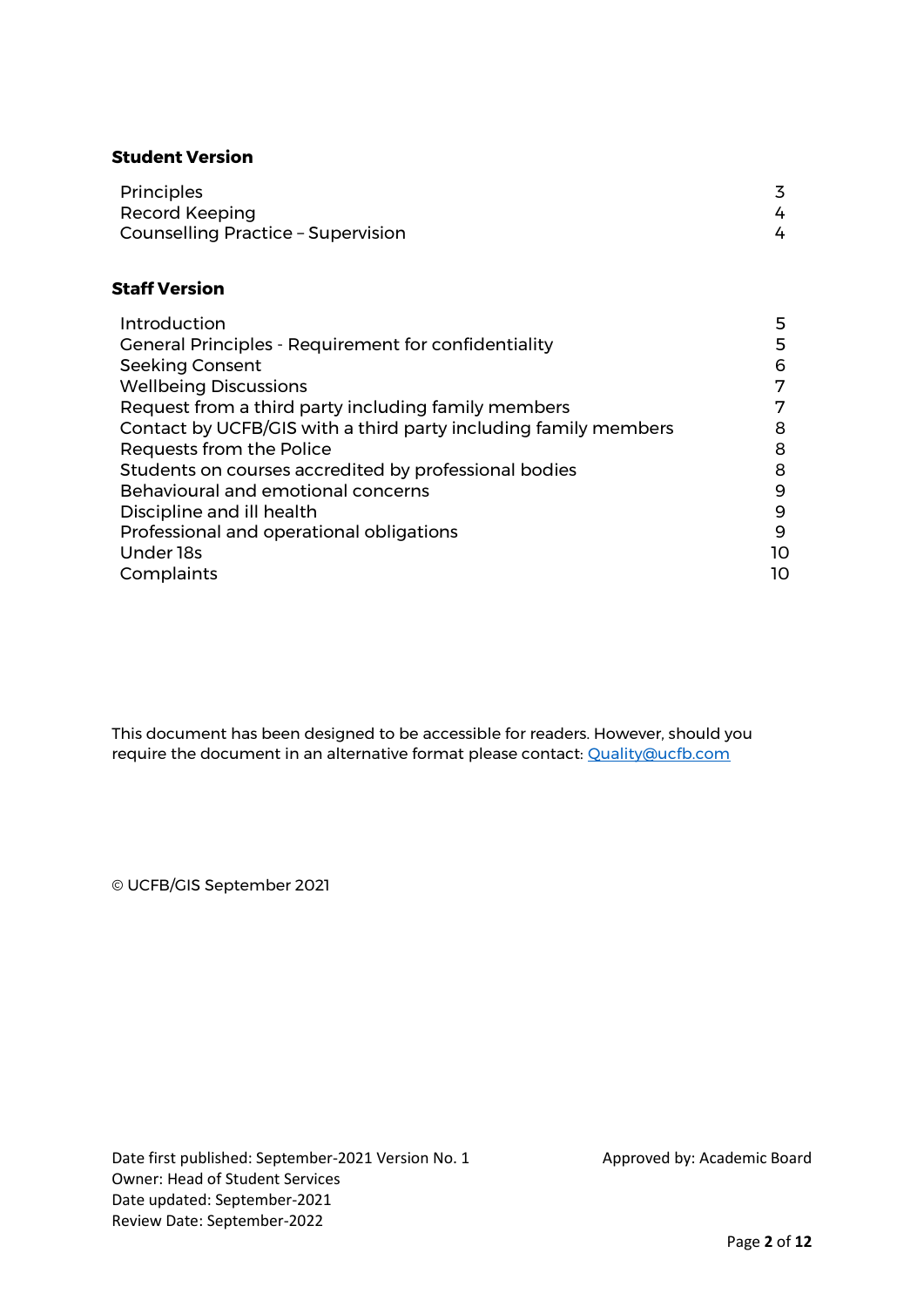# **STUDENT VERSION**

#### **Confidentiality – Student Wellbeing Guidance Statement**

#### **1. Principles**

- 1.1 We are committed to treating you with dignity and respect which includes handling any personal information you give us.
- 1.2 We work within the Student Agreement which all students sign up to at enrolment.
- 1.3 All your personal information is collected, stored and managed in accordance with the requirements of the General Data Protection Regulation (GDPR) and the UK Data Protection Act 2018. Information we hold about you will be kept and stored securely, and only accessed by authorised staff when required. Your interactions with us are normally confidential unless you give us permission to disclose to a third party:
	- We do not respond to requests for information from parents, guardians or other third parties (unless covered by a Data Protection exemption e.g. from the Police). Unless you have given explicit permission in advance, we will refuse such requests. However, there may be circumstances where the law requires disclosure for the prevention and detection of terrorism or where non-disclosure is likely to prejudice the prevention or detection of crime.
	- Our team are obliged to report matters such as Safeguarding concerns to the UCFB/GIS Safeguarding Lead who may be obliged by law to report to external bodies such as the Safeguarding Board, Police or Social Services. Our team may provide information in the interests of individual students or the wider student community as part of UCFB/GIS processes such as Fitness to Study/Practice.
- 1.4 If you are in contact with different Services, we may ask you to give us permission to share relevant information about you with them. This is because it can be helpful for support service teams to speak to each other on your behalf. For example, if you need reasonable adjustments to support your learning it may be beneficial to speak to your Academic Team (i.e. your Course and/or Module Leaders) and/or the Academic Administration Team. This will be discussed with you during your registration with the Disability and Learning Support Services; you can specify who you agree for us to contact.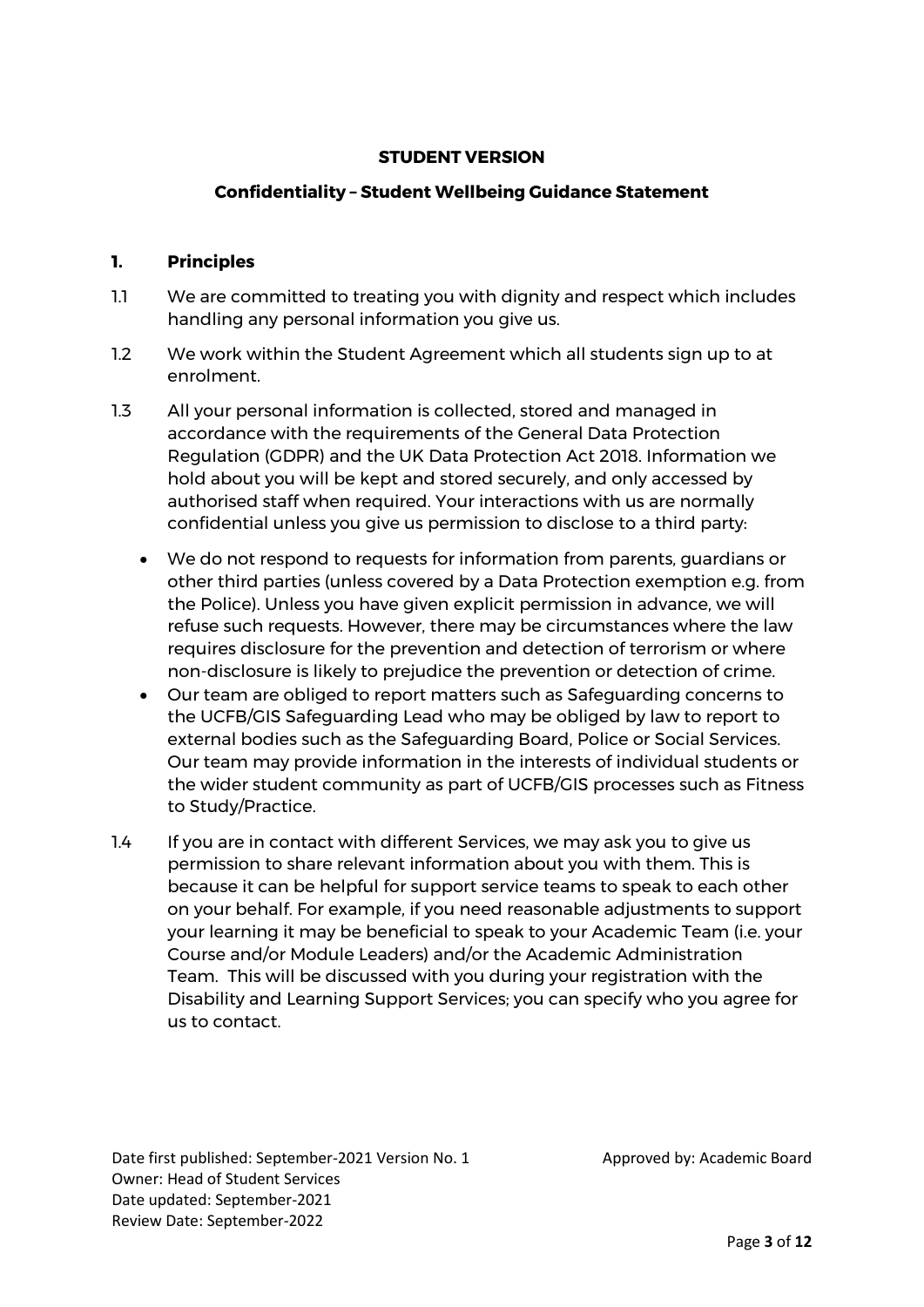# **2. Record Keeping**

2.1 The Student Services Team keeps a student record on our Student Information System, which is only accessible by our staff members on a need-to-know basis. You have access to this record at any time.

We keep records for the following purposes:

- Contact details so we can contact you if we have to cancel an appointment or if you miss an appointment without notice.
- For statistical purposes we use anonymised data to inform and improve our services.
- Brief notes to remind us of the main points of any issues we discuss with you, and any action agreed. All records are kept secure with access only available to members of the relevant team.
- 2.2 If you want to check your student record notes, you can ask to do so. Usually, you can make an appointment to see your notes face to face so any queries or factual corrections can be dealt with.
- 2.3 If you object to us keeping brief notes between sessions, please let us know in writing so we can keep your request on record.

## **3. Counselling Practice – Supervision**

3.1 All Counsellors in the UK are required to have professional supervision from an independent, external consultant, experienced in Counselling supervision. This person's role is to ensure that we work ethically and effectively. In Counselling supervision sessions no identifying personal details are given about any of the individuals we work with. The external Counselling Supervisor is also bound by a confidentiality code.

# **4. Health Assured Support Line**

- 4.1 The Health Assured support line is a separate service offered to students of UCFB/GIS. Health Assured provides a confidential service and the information you discuss with their helpline support workers is not routinely provided to the University unless your health, wellbeing or welfare is judged to be at imminent risk.
- 4.2 In these circumstances, and where the support worker thinks you need additional support, they will seek your consent to share your name and information about their concerns with the Pastoral and Wellbeing team so that they can provide you with further help.
- 4.3 In some circumstances **where you are not able to provide consent or where you refuse consent**, Health Assured may still decide to share relevant information with UCFB/GIS where it is necessary to protect your or another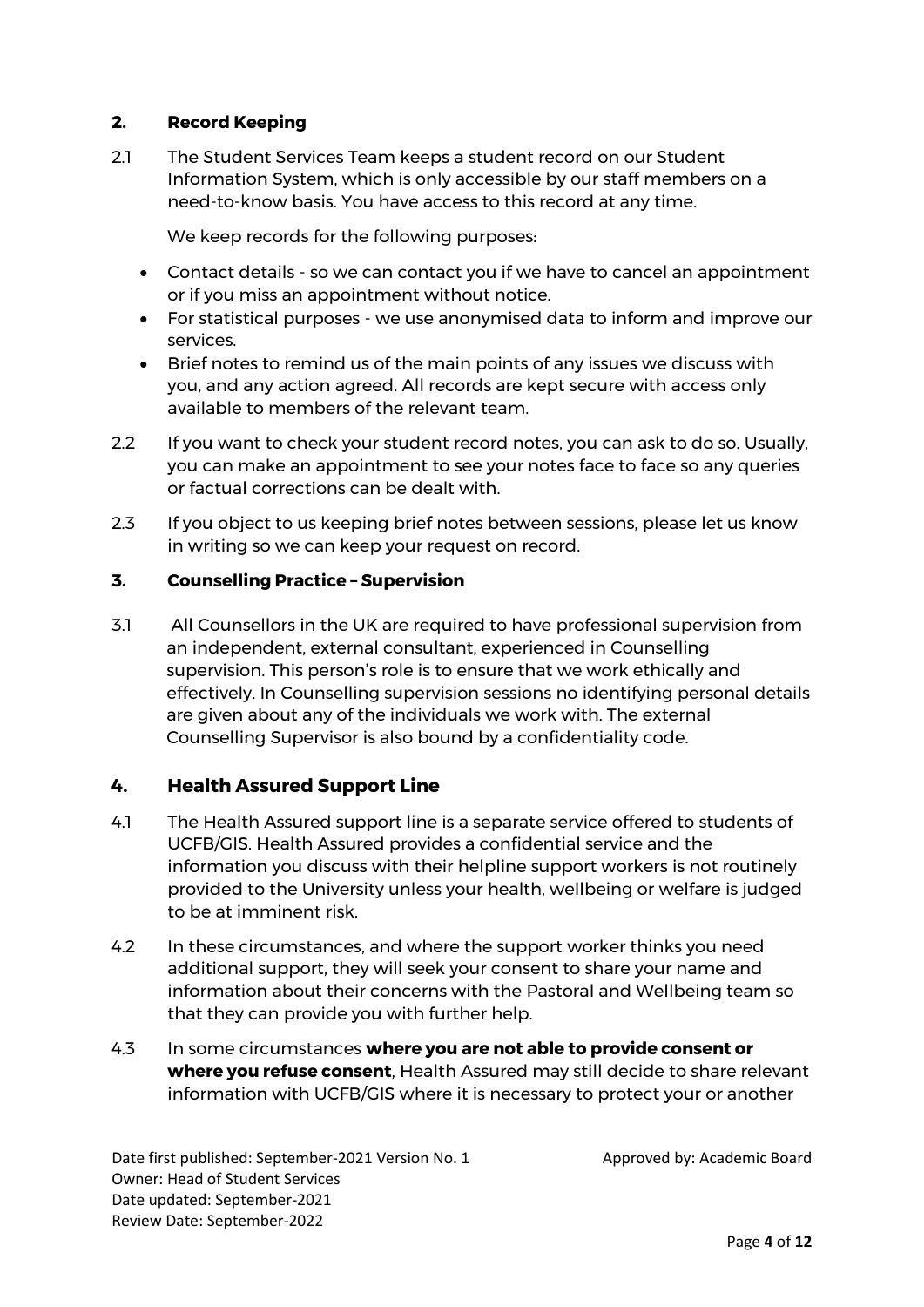person's vital interests. This approach is consistent with UCFB/GIS policies which you signed up to at registration.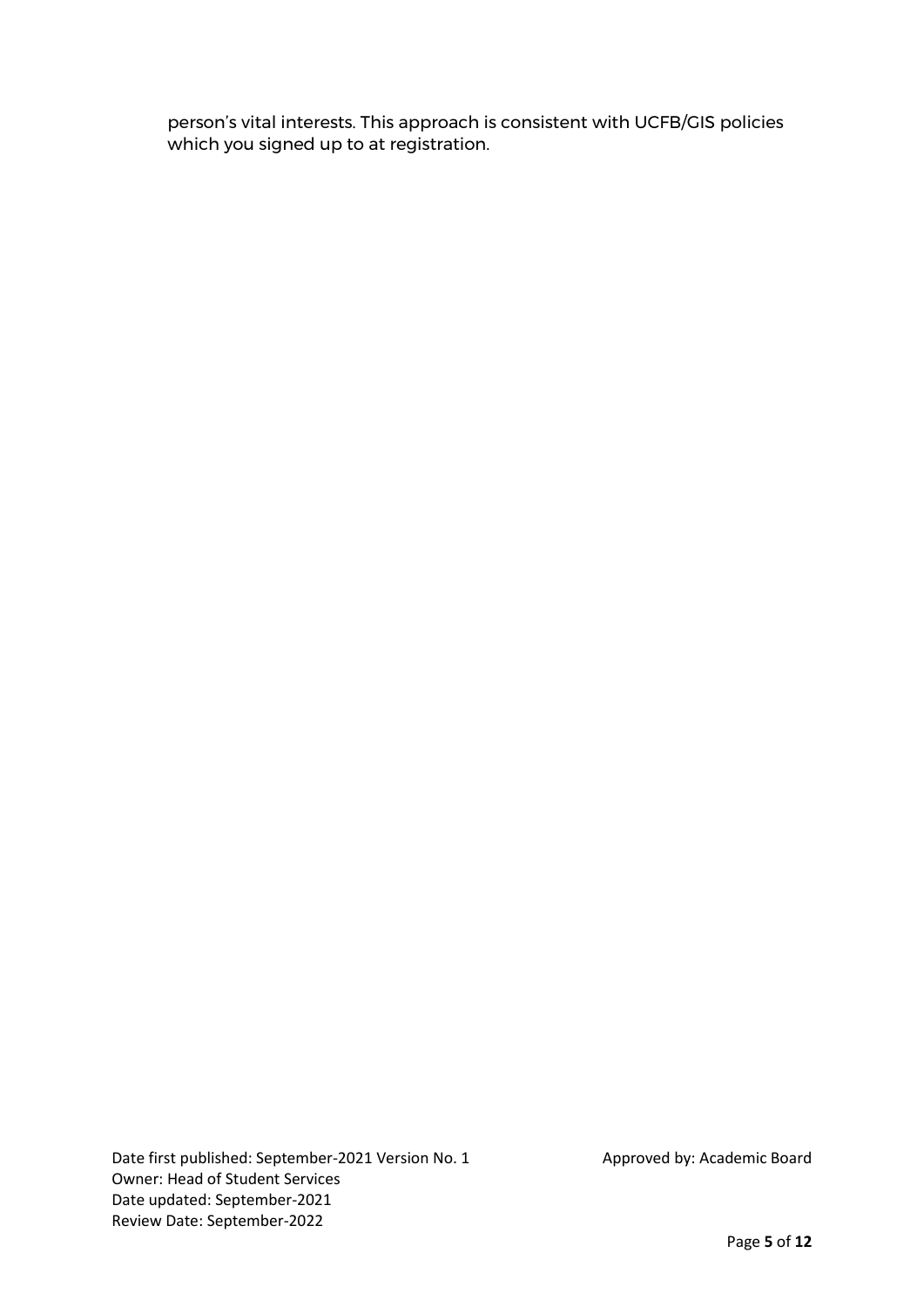#### **STAFF VERSION**

# **Confidentiality – Student Wellbeing Guidance Statement**

#### **1. Introduction**

- 1.1. This guidance applies across UCFB/GIS including online and on blended programmes. Students overseas or out-of-residence may not be able to access the full range of welfare services referred to in this guidance, but the general principles will still apply.
- 1.2 The guidance is intended for **all staff** at UCFB/GIS who are involved in supporting students with their health and wellbeing needs where confidentiality might be an issue. It is designed to promote consistency in the way individual cases are handled.
- 1.3 For the purposes of this guidance, references to "**Health**" covers both physical and mental health; and "**Academic Team**" means 'Academic Programme, Course or Module Leaders and any academic member of staff that a student chooses to share personal information about themselves'.
- 1.4 Staff are required to familiarise themselves with this guidance as part of their induction or ongoing training in welfare matters. Guidance on any issue can be sought from the Student Services.

# **2. General Principles - Requirement for confidentiality**

- 2.1. All members of UCFB/GIS staff involved in any matter relating to the health, welfare, disability support or financial hardship of students must comply with our Data Protection Policy
- 2.2 Information is available to staff within the same Service for the purpose of effectively providing support. Information may be passed between Services, limited to what is relevant to set up support. Information may be stored on systems that are used by other Services; however, access will be limited. However, at all points information should not be shared without prior discussion and agreement from the student concerned.
- 2.3 In general, all information about the health and wellbeing of an individual will be sensitive personal data and should be kept confidential and only disclosed with explicit and informed consent.
- 2.4 Staff who receive personal information about a student shared in an authorised context by another member of staff must also adhere to these confidentiality guidelines. If there is any doubt as to whether data should/can be shared, then you should check with Student Services before proceeding.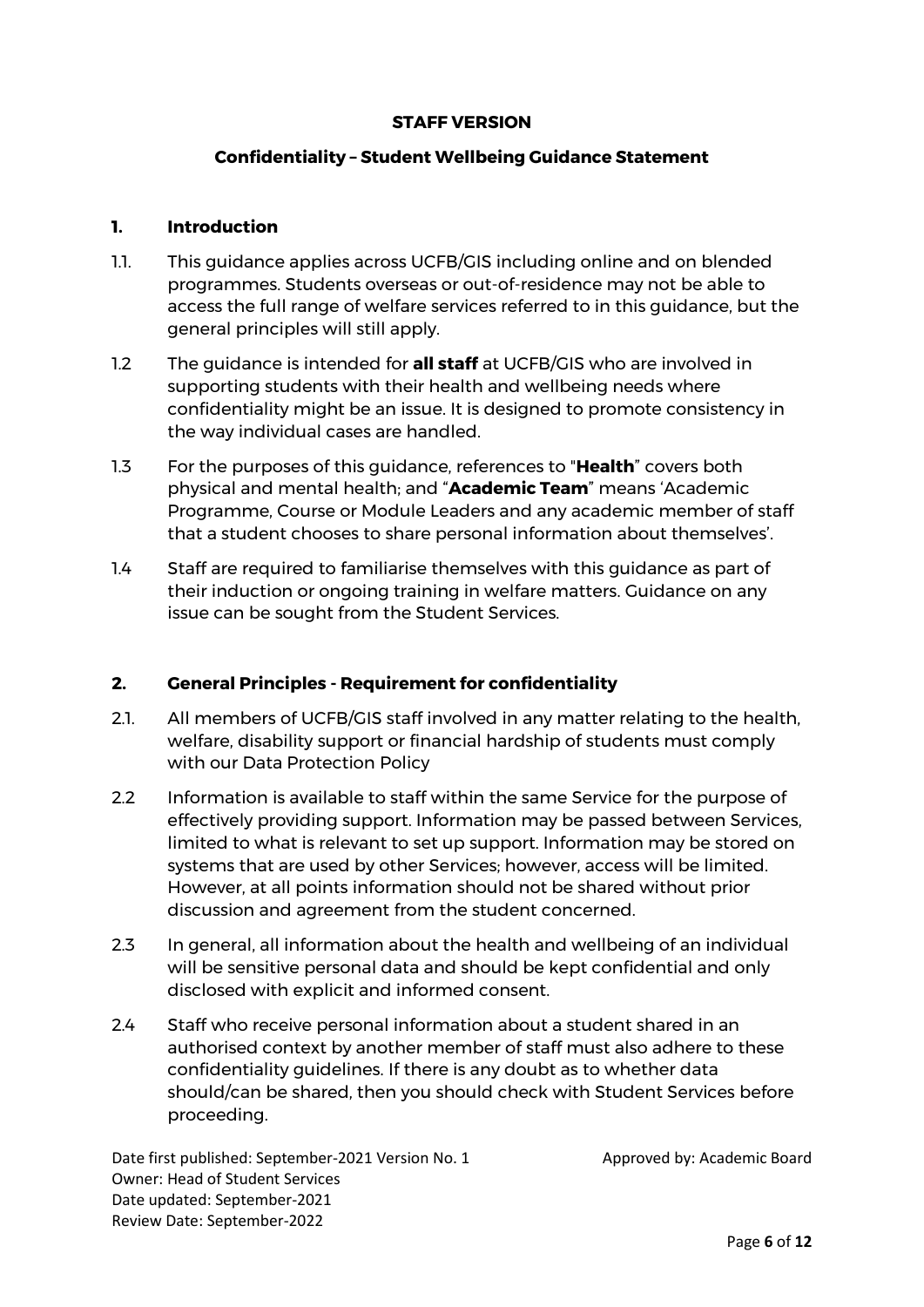- 2.5. Most UCFB/GIS students are adults (ie. Over 18) and the confidentiality of their data must be maintained and their information must not be shared without their consent.
- 2.6. Those advising students must consider at the outset of a discussion to clarify whether this content is confidential and the extent of any confidentiality which applies to any disclosures. When discussing confidentiality with students, the following should be made clear:
	- Confidentiality will be respected, wherever possible;
	- Consent will be sought, wherever possible, to any onwards disclosure of information;
	- There are limited circumstances in which information might be shared with a third party, e.g. taking account of the vital interests of others, or where an individual lacks capacity to give consent.
- 2.7 Students should normally be advised to disclose relevant personal information to others where this benefits their interests. For example, students with learning differences or health considerations may find it helpful to discuss their individual needs further with their Academic Team.
- 2.8 All staff are obliged to report matters such as Safeguarding concerns to the senior member of staff responsible for Safeguarding who may be obliged by law to report to external bodies such as the Police or Social Services. Please refer to the Safeguarding Policy for further information.

#### **3. Seeking Consent**

- 3.1. Those advising students should seek the consent of the individual to onward disclosure of personal information to a third party and for this consent to be obtained in writing. If consent cannot be provided in writing, it must be recorded as a note on the student's record and the advisor should consider sending a letter or email to the student.
- 3.2. Where consent is refused, in exceptional circumstances it still may be necessary to disclose the information to others and without informing the student. In certain circumstances, UCFB/GIS may owe obligations to individuals that cannot be discharged unless the institution takes action on information provided in confidence. This could include disclosures from external agencies such as Local Authority Designated Officers (LADO), or the Police. For example, disclosure of information may be necessary in order to protect the vital interests of others. Such circumstances involve the weighing up of different interests. An example of an exceptional circumstance is the risk of serious harm to the student or others. Guidance should always be sought from the Student Services Management Team and Registrar. Please refer to the Safeguarding Policy for further information in relation to Safeguarding and Prevent obligations.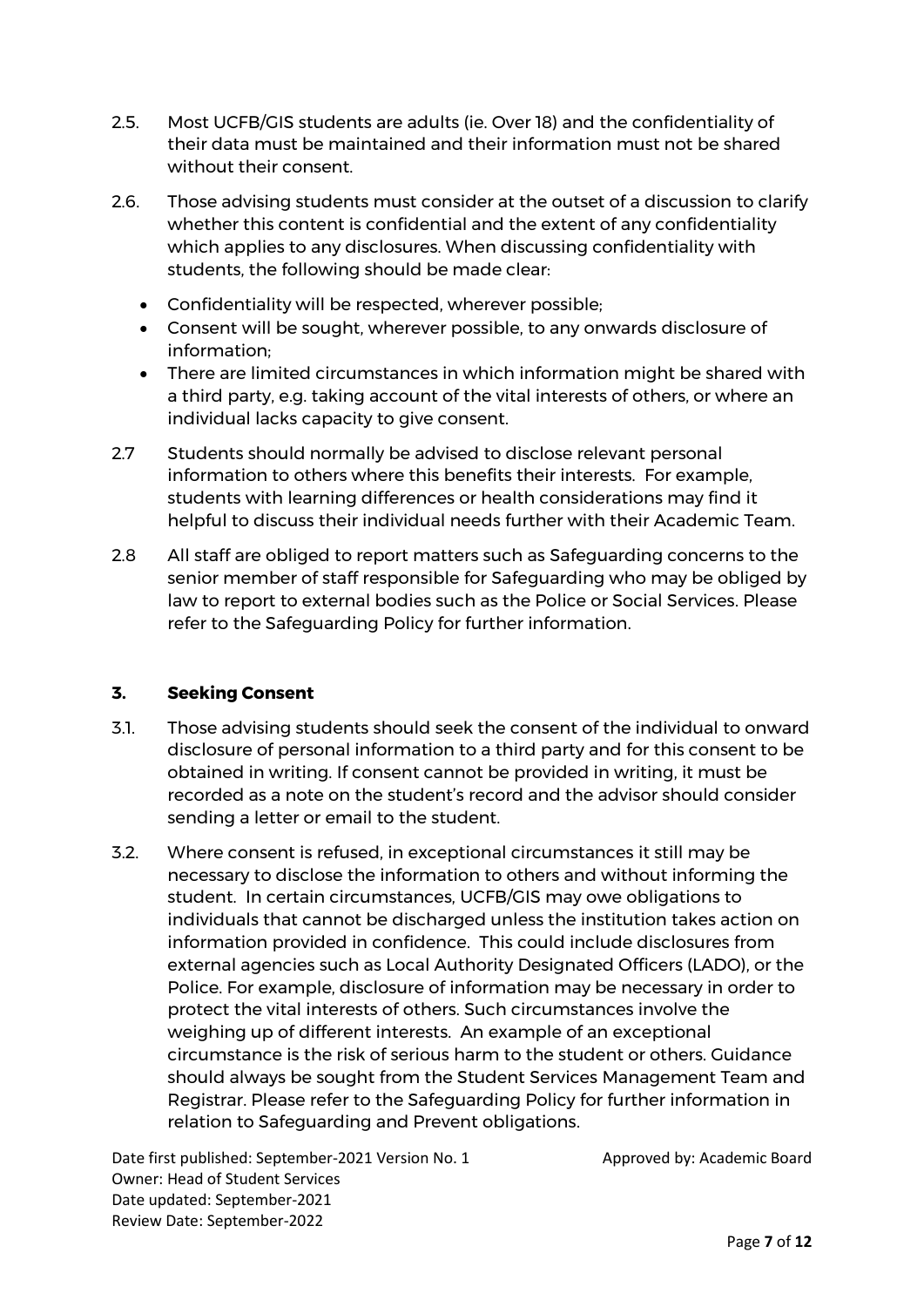3.3. A member of staff who receives information that has been given in confidence, or acquires information which they believe to be confidential, may not always be sure whether they should disclose this information or not. In these circumstances you must seek advice from a member of the Student Services Management Team or Registrar. This consultation should be done without divulging the name of the student concerned.

## **4. Wellbeing Discussions**

- 4.1 Those advising students should not normally give absolute assurances of confidentiality to those who may wish to talk about wellbeing-related matters.
- 4.2. In some circumstances, it may be helpful for members of UCFB/GIS support services to talk to other professionals in relation to a student's difficulties; the individual's consent to do so should be sought.
	- If consent is not forthcoming, it may still be helpful to seek general advice from a health professional or counsellor without identifying the student concerned.
	- In exceptional circumstances external health professionals, Disability Advisors or Counsellors may wish to speak to a member of the UCFB/GIS Student Services or Academic Team about a student. If the student is unwilling to consent, confidentiality will be respected unless there is an exemption under the relevant professional legal guidelines.
- 4.3 Where a student is discharged from hospital, NHS staff may contact us to ensure a 'safe' discharge occurs. We can only share information where the student has given us permission to do so. Usually, students will appreciate that it is in their interests to give permission to share information.

# **5. Request from a third party, including family members**

- 5.1 There may be times when family members (including parents, guardians or other third parties) contact UCFB/GIS requesting information relating to a student. We do not respond to requests for information from parents, guardians or other third parties (unless covered by a Data Protection exemption e.g. from the Police). Unless the student has given explicit permission in advance, we will refuse such requests
- 5.2 When family members make requests on behalf of students it is important that staff are polite and clear about being unable to share any personal information.
- Date first published: September-2021 Version No. 1 Approved by: Academic Board 5.3. Where family members raise concerns about a student's welfare they should be informed about support channels that are available to all students (e.g. GP, Wellbeing Team, Counselling Service). Staff should advise family

Owner: Head of Student Services Date updated: September-2021 Review Date: September-2022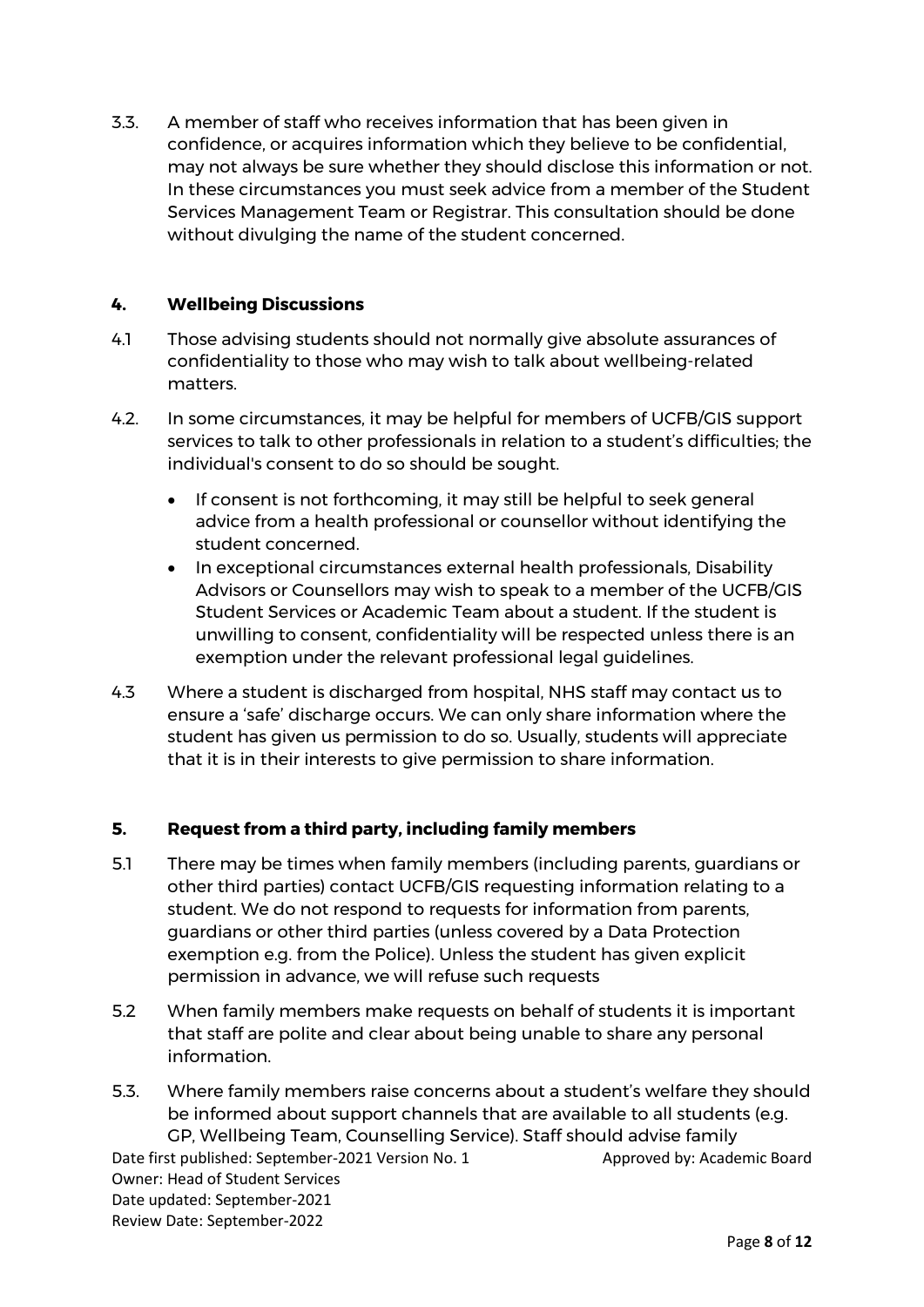members that information provided in relation to the student will not normally be acted upon, and that they should encourage the student to disclose this information themselves and seek help.

5.4 In cases where a third party discloses information about a student who is at risk of serious harm, UCFB/GIS staff must act upon this information. Staff must communicate to the third party that it will not be possible to guarantee their anonymity.

## **6. Contact by UCFB/GIS with a third party, including family members**

- 6.1. Normally, UCFB/GIS will only contact a third party or family member about a student where the student has first given written prior consent.
- 6.2 No member of staff may contact a third party or family member where consent has not been obtained from a student unless authorised by the Registrar or member of Executive Leadership Team.
- 6.3. Exceptional circumstances where contact with a third party or family member without the consent of a student may be justified include:
	- The student is physically incapacitated (e.g. unconscious due to serious accident)
	- The student has been medically assessed under the Mental Capacity Act as lacking capacity to make the decision. Any issue of mental capacity can only be determined by an appropriate medical practitioner,

As a general rule, where a student presents a risk to self (e.g. self-harm) but mental capacity is assumed to be intact, any decision by the student that family members should not be contacted must be respected.

# **7. Requests from the Police**

- 7.1 There may be times when UCFB/GIS are contacted by the police for information about a student.
- 7.2 UCFB/GIS do not respond to requests for information from parents, guardians or other third parties (unless covered by a Data Protection exemption e.g. from the Police). Unless the student has given explicit permission in advance we will refuse such requests. However, there may be circumstances where the law requires disclosure for the prevention and detection of terrorism or where non-disclosure is likely to prejudice the prevention or detection of crime.
- 7.3 All Police requests must be referred to the Student Services Management Team and/or Registrar for advice as soon as possible.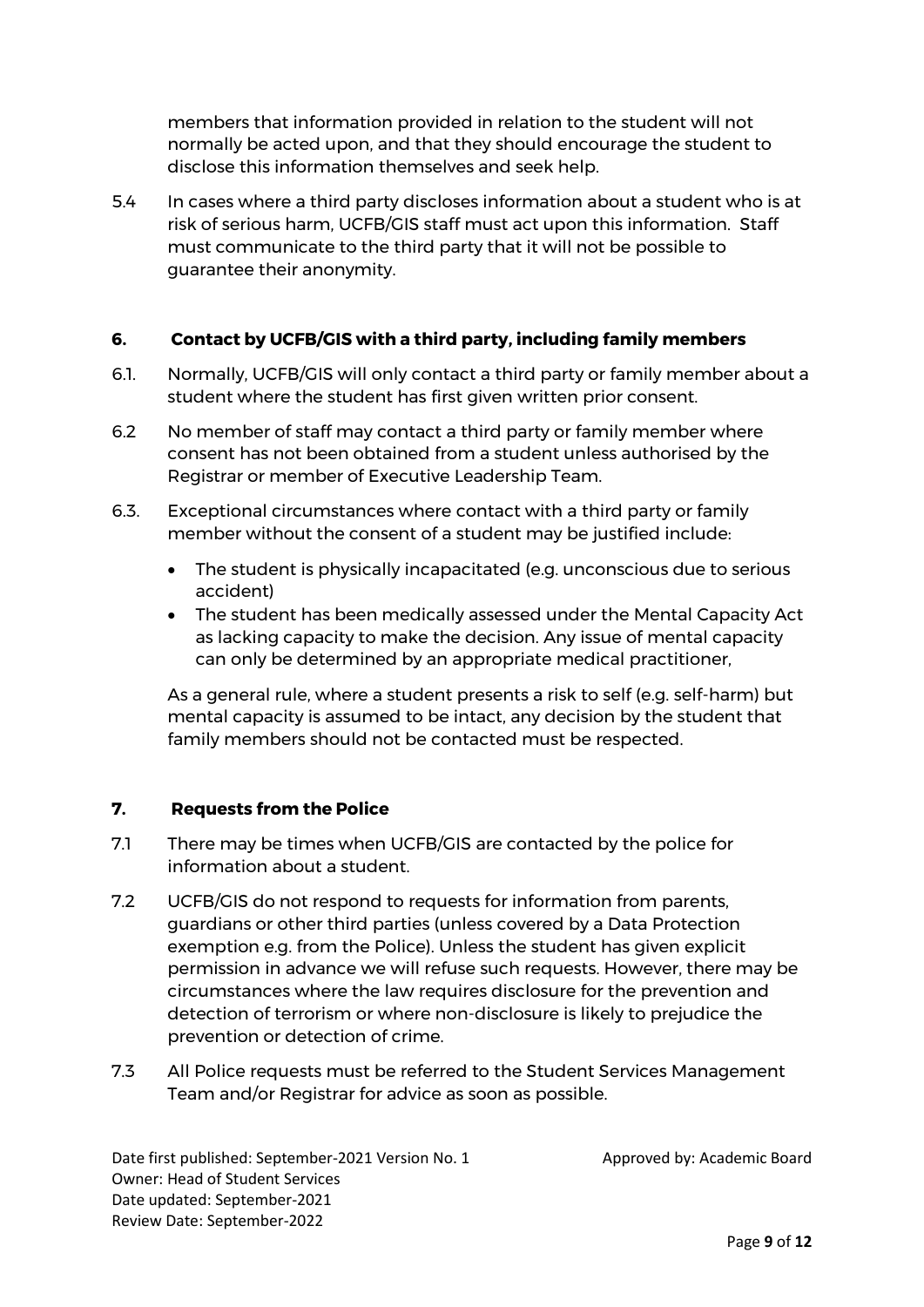# **8. Students on courses accredited by professional bodies**

- 8.1. Special considerations apply to students on courses leading to qualifications for professions as these may be governed by additional codes of conduct and fitness to practice procedures which are intended to protect the public.
- 8.2 Those advising students with concerns about the health or behaviour of a student on one of these courses and the requirements for a professional body should seek advice from the Student Services Management Team.
- 8.3 Specific advice on the requirements of the professional body concerned may be sought from the relevant Course Leader without divulging the name of the student. The professional body may also be approached for generic guidance on its requirements.
- 8.4 If it appears to the Student Services Management Team that the health or behaviour of a student may be in breach of a code of conduct and/or fitness to practice procedure of a professional body, the Head of Student Services must refer the case to the Registrar for consideration of appropriate next steps to take.

# **9. Behavioural and emotional concerns**

- 9.1 Where a student's behaviour is considered to pose a risk to themselves, concerns should be reported immediately to the Student Services Team, who will discuss these concerns directly with the student and follow all appropriate processes including record keeping.
- 9.2 In a situation where it is clear that the student is in imminent and serious danger, the emergency services should be contacted. Where possible, the advice of the Student Services Management Team or Registrar should also be obtained
- 9.3. Where a student's behaviour is reasonably considered to pose a risk to others, those advising the student should consider if the vital interests of others are affected. Where possible, the advice of the Student Services Management Team or Registrar should be obtained.
- 9.4 If a student is causing considerable concern or disruption (but is not considered to pose a risk to other members of the UCFB/GIS Community or to themselves), and they are unwilling to consult medical professionals, a Student Services Advisor may well be able to achieve a satisfactory solution. The advice of the Student Services Management Team should be obtained so that a consistent approach for similar cases is maintained.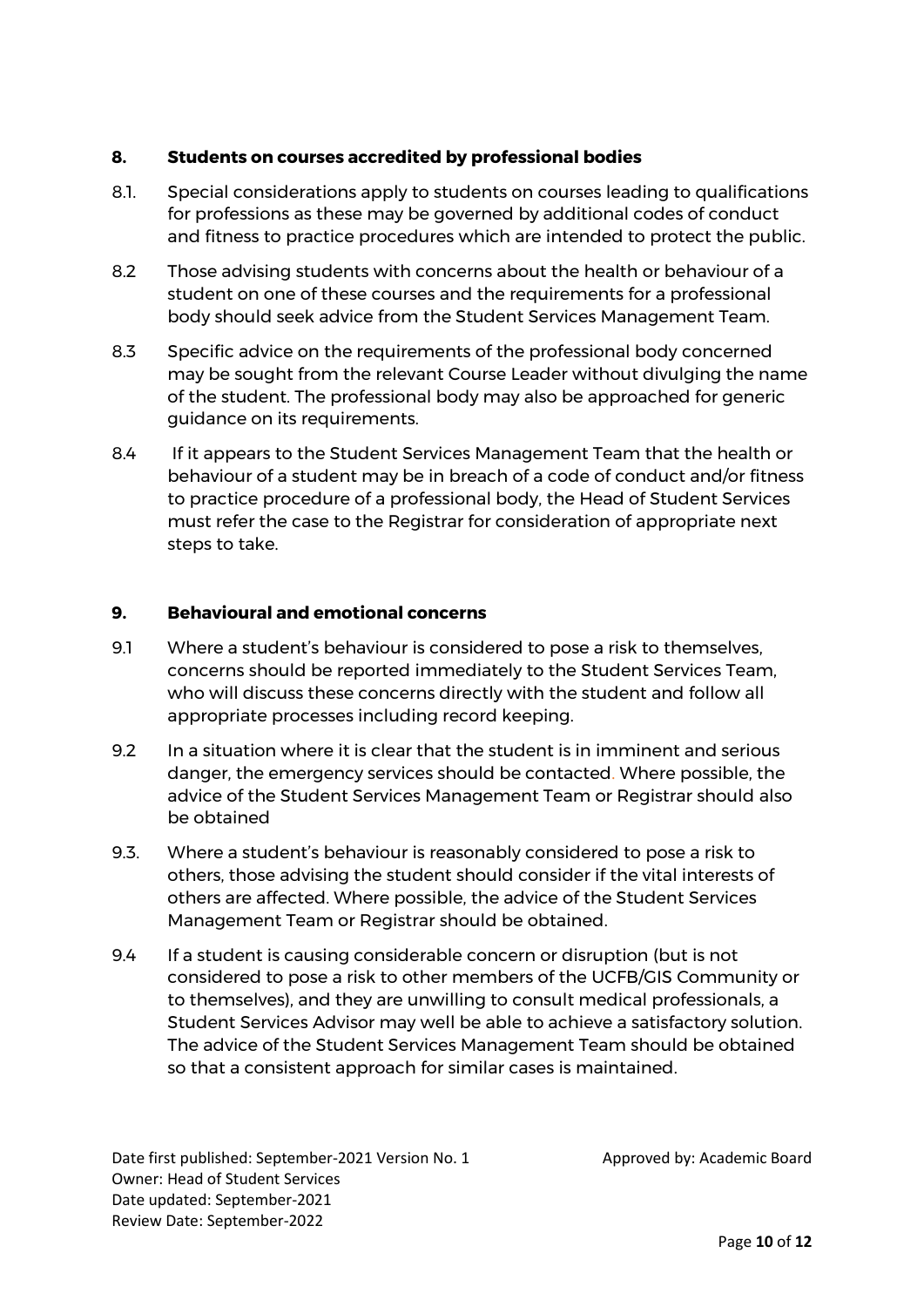# **10. Discipline and ill health**

10.1 UCFB/GIS have formal procedures for dealing with serious problems arising from ill health which may be relevant in the context of a disciplinary investigation or otherwise. All departments must ensure that any decision to share sensitive personal data is in accordance with the provisions of relevant UCFB/GIS policy and guidance, unless superseded by statutory legislation.

## **11. Professional and operational obligations**

- 11.1 All Student Counselling Services must abide by the British Association for Counselling and Psychotherapy Ethical Framework for Good Practice. Confidentiality remains with the staff of Student Wellbeing and Support Services and information will not normally be conveyed to others without permission.
- 11.2 The Disability and Learning Support Service will share confidential information relating to declared disabilities for the purposes of supporting that student with the written consent of the student.
- 11.3 Students are encouraged to speak to their Academic Team about any issue that may be concerning them, especially if they think that it might affect their academic work. They are also welcome to approach any member of the Student Services Team for signposting through to Wellbeing staff. The Wellbeing Team operates independently of the Academic Teams, and information is only passed from the former to the latter with the explicit consent of the student involved.

#### **12. Under-18s**

12.1. Separate considerations may apply to students under the age of 18. Further advice should be sought from the UCFB/GIS Safeguarding Lead and more information is available in our Safeguarding Policy.

# **13. Complaints**

- 13.1. If a student wishes to make a formal complaint or appeal that cites services provided by the Student Services Team, the service may disclose information relevant to the complaint or appeal to the relevant officer. All complaints should be dealt with under the UCFB/GIS Complaints Policy.
- 13.2. If legal action is pursued against UCFB/GIS or a complaint is made to an external body, e.g. the Office of the Independent Adjudicator, then all information relating to interactions and support provided by the services